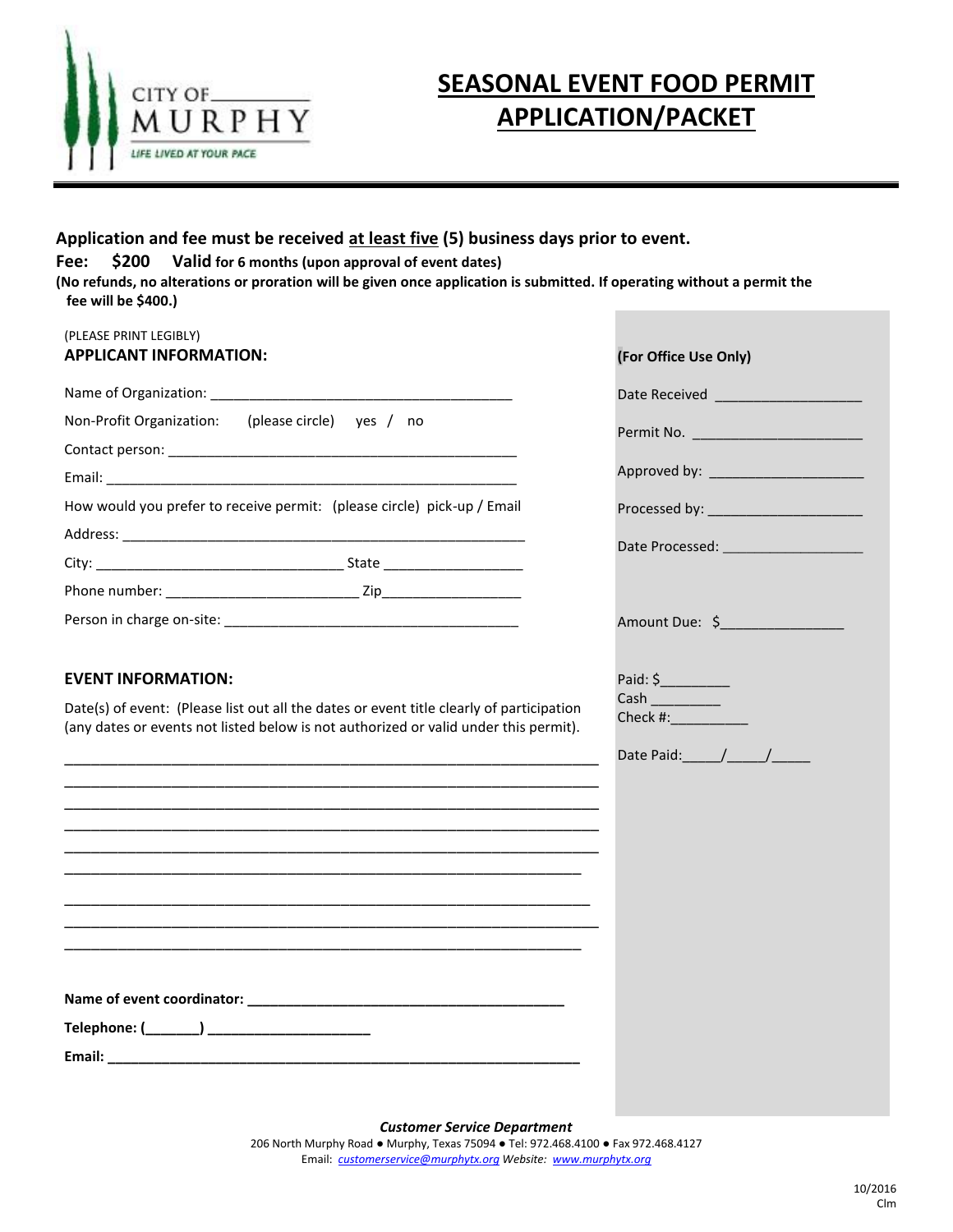

**\*OUTDOOR EVENTS**-The food preparation and serving area must have a fire resistant overhead covering that protects the interior of the facility from the weather. If a 200 square foot tent with sides or a 400 square foot tent without sides is used, then a separate tent permit is required - Contact Customer Service Department (972)468-4100. Floors must be constructed of concrete, asphalt, tight wood or other similar easily cleanable material, and kept in good repair.

\_\_\_\_\_\_\_\_\_\_\_\_\_\_\_\_\_\_\_\_\_\_\_\_\_\_\_\_\_\_\_\_\_\_\_\_\_\_\_\_\_\_\_\_\_\_\_\_\_\_\_\_\_\_\_\_\_\_\_\_ \_\_\_\_\_\_\_\_\_\_\_\_\_\_\_\_\_\_\_\_\_\_\_\_\_\_\_\_\_\_\_\_\_\_\_\_\_\_\_\_\_\_\_\_\_\_\_\_\_\_\_\_\_\_\_\_\_\_\_\_ \_\_\_\_\_\_\_\_\_\_\_\_\_\_\_\_\_\_\_\_\_\_\_\_\_\_\_\_\_\_\_\_\_\_\_\_\_\_\_\_\_\_\_\_\_\_\_\_\_\_\_\_\_\_\_\_\_\_\_\_ \_\_\_\_\_\_\_\_\_\_\_\_\_\_\_\_\_\_\_\_\_\_\_\_\_\_\_\_\_\_\_\_\_\_\_\_\_\_\_\_\_\_\_\_\_\_\_\_\_\_\_\_\_\_\_\_\_\_\_\_ \_\_\_\_\_\_\_\_\_\_\_\_\_\_\_\_\_\_\_\_\_\_\_\_\_\_\_\_\_\_\_\_\_\_\_\_\_\_\_\_\_\_\_\_\_\_\_\_\_\_\_\_\_\_\_\_\_\_\_\_ \_\_\_\_\_\_\_\_\_\_\_\_\_\_\_\_\_\_\_\_\_\_\_\_\_\_\_\_\_\_\_\_\_\_\_\_\_\_\_\_\_\_\_\_\_\_\_\_\_\_\_\_\_\_\_\_\_\_

Will you be serving samples? (please circle) yes / no

Please list items for sale, including drinks, to be served as samples. Items not approved below may not be offered for consumption.

On-site cooking equipment for foods allowed and identified in HB 1382, shall be available for use:

On-site hot and/or cold hold equipment for sampling of foods allowed and identified in HB 1382 shall be available for use:

\_\_\_\_\_\_\_\_\_\_\_\_\_\_\_\_\_\_\_\_\_\_\_\_\_\_\_\_\_\_\_\_\_\_\_\_\_\_\_\_\_\_\_\_\_\_\_\_\_\_\_\_\_\_\_\_\_\_\_\_ \_\_\_\_\_\_\_\_\_\_\_\_\_\_\_\_\_\_\_\_\_\_\_\_\_\_\_\_\_\_\_\_\_\_\_\_\_\_\_\_\_\_\_\_\_\_\_\_\_\_\_\_\_\_\_\_\_\_\_\_

\_\_\_\_\_\_\_\_\_\_\_\_\_\_\_\_\_\_\_\_\_\_\_\_\_\_\_\_\_\_\_\_\_\_\_\_\_\_\_\_\_\_\_\_\_\_\_\_\_\_\_\_\_\_\_\_\_\_\_\_ \_\_\_\_\_\_\_\_\_\_\_\_\_\_\_\_\_\_\_\_\_\_\_\_\_\_\_\_\_\_\_\_\_\_\_\_\_\_\_\_\_\_\_\_\_\_\_\_\_\_\_\_\_\_\_\_\_\_\_\_

#### **SITE INFORMATION**

Sanitizer test strips: Y\_\_\_N\_ Toilet & hand washing facilities available: Y\_\_\_N\_\_\_\_\_\_\_\_\_\_\_\_\_\_\_\_\_\_\_\_\_\_\_\_\_\_\_\_\_\_\_ Name and contact information of person responsible for trash disposal and liquid waste disposal: \_\_\_\_\_\_\_\_\_\_\_\_\_\_\_\_\_\_\_\_\_\_\_\_\_\_\_\_\_\_\_\_\_\_\_\_\_\_\_\_\_\_\_\_\_\_\_\_\_\_\_\_\_\_\_\_

\_\_\_\_\_\_\_\_\_\_\_\_\_\_\_\_\_\_\_\_\_\_\_\_\_\_\_\_\_\_\_\_\_\_\_\_\_\_\_\_\_\_\_\_\_\_\_\_\_\_\_\_\_\_\_\_\_\_\_\_ \_\_\_\_\_\_\_\_\_\_\_\_\_\_\_\_\_\_\_\_\_\_\_\_\_\_\_\_\_\_\_\_\_\_\_\_\_\_\_\_\_\_\_\_\_\_\_\_\_\_\_\_\_\_\_\_\_\_\_\_ \_\_\_\_\_\_\_\_\_\_\_\_\_\_\_\_\_\_\_\_\_\_\_\_\_\_\_\_\_\_\_\_\_\_\_\_\_\_\_\_\_\_\_\_\_\_\_\_\_\_\_\_\_\_\_\_\_\_\_\_ \_\_\_\_\_\_\_\_\_\_\_\_\_\_\_\_\_\_\_\_\_\_\_\_\_\_\_\_\_\_\_\_\_\_\_\_\_\_\_\_\_\_\_\_\_\_\_\_\_\_\_\_\_\_\_\_\_\_\_\_ \_\_\_\_\_\_\_\_\_\_\_\_\_\_\_\_\_\_\_\_\_\_\_\_\_\_\_\_\_\_\_\_\_\_\_\_\_\_\_\_\_\_\_\_\_\_\_\_\_\_\_\_\_\_\_\_\_\_\_\_

**(For Office Use Only)**

E-Mail Pick Up

Existing Food Permit in Murphy:

 $Y_{n}$  N

Existing Food Permit No.: \_\_\_\_\_\_\_\_\_

Out-of-Town Vendor: Y N

Copy of Health Permit: Y\_\_\_N\_\_\_

Copy of Inspection Report: Y N

Contacts:

**Customer Service Dept. (972)468-4100**  Tent Permit

#### **Fire Department Regulations:**

Outdoor grilling, cooking and hot hold activities in place during temporary food events must adhere to the City of Murphy Fire Department Ordinance and is subject to approval by the regulatory authority.

*Customer Service Department*

206 North Murphy Road ● Murphy, Texas 75094 ● Tel: 972.468.4100 ● Fax 972.468.4127 Email: *[customerservice@murphytx.org](mailto:customerservice@murphytx.org) Website: [www.murphytx.org](http://www.murphytx.org/)*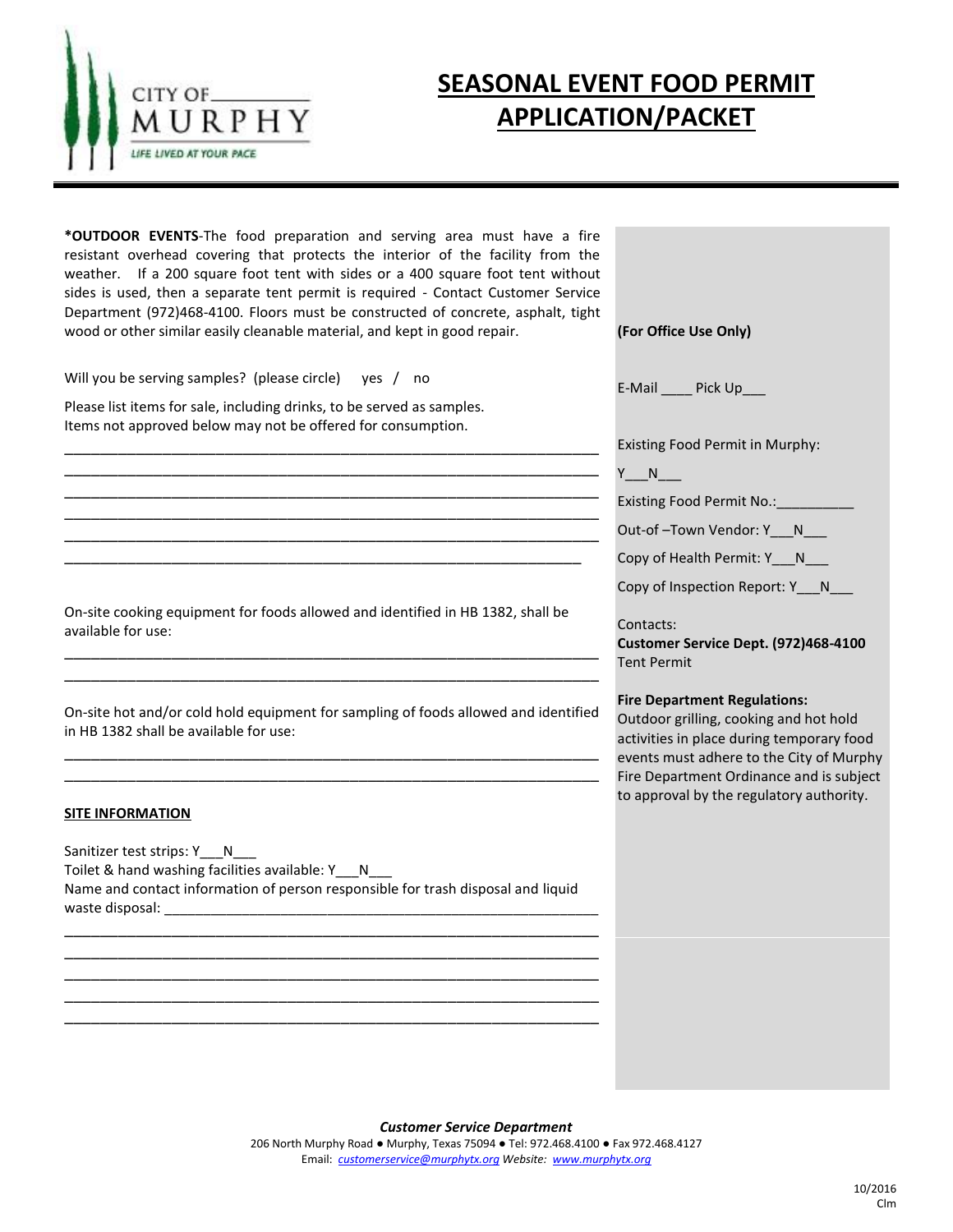

### **PERSONNEL/EMPLOYEE INFORMATION**

Person(s) Serving Food/Drink On-site: List ALL employees and volunteers (use additional sheets if necessary)

I certify that the submitted information is correct, and I fully understand that any deviation from the above without prior permission from the Regulatory Authority may nullify the permit. I understand I am subject to inspection at any time during the event. I am aware that events where vendors have more than one (1) booth will be charged an initial fee for the first booth and subsequent fees for each additional booth. Participation in large events with multiple booths will count as only one (1) permit towards the annual limit of six (6) temporary permits for the same vendor.

**Signature of Participant Community Community Community Community Community Community Community Community Community** 

DID YOU REMEMBER TO?

- $\checkmark$  COMPLETELY FILL OUT APPLICATION
- ATTACH PAYMENT
- SIGN APPLICATION
- ATTACH A COPY OF FOOD HANDLER CERTIFICATION IF APPLICABLE

\_\_\_\_\_\_\_\_\_\_\_\_\_\_\_\_\_\_\_\_\_\_\_\_\_\_\_\_\_\_\_\_\_\_\_\_\_\_\_\_\_\_ \_\_\_\_\_\_\_\_\_\_\_\_\_\_\_\_\_\_\_\_\_\_\_\_\_\_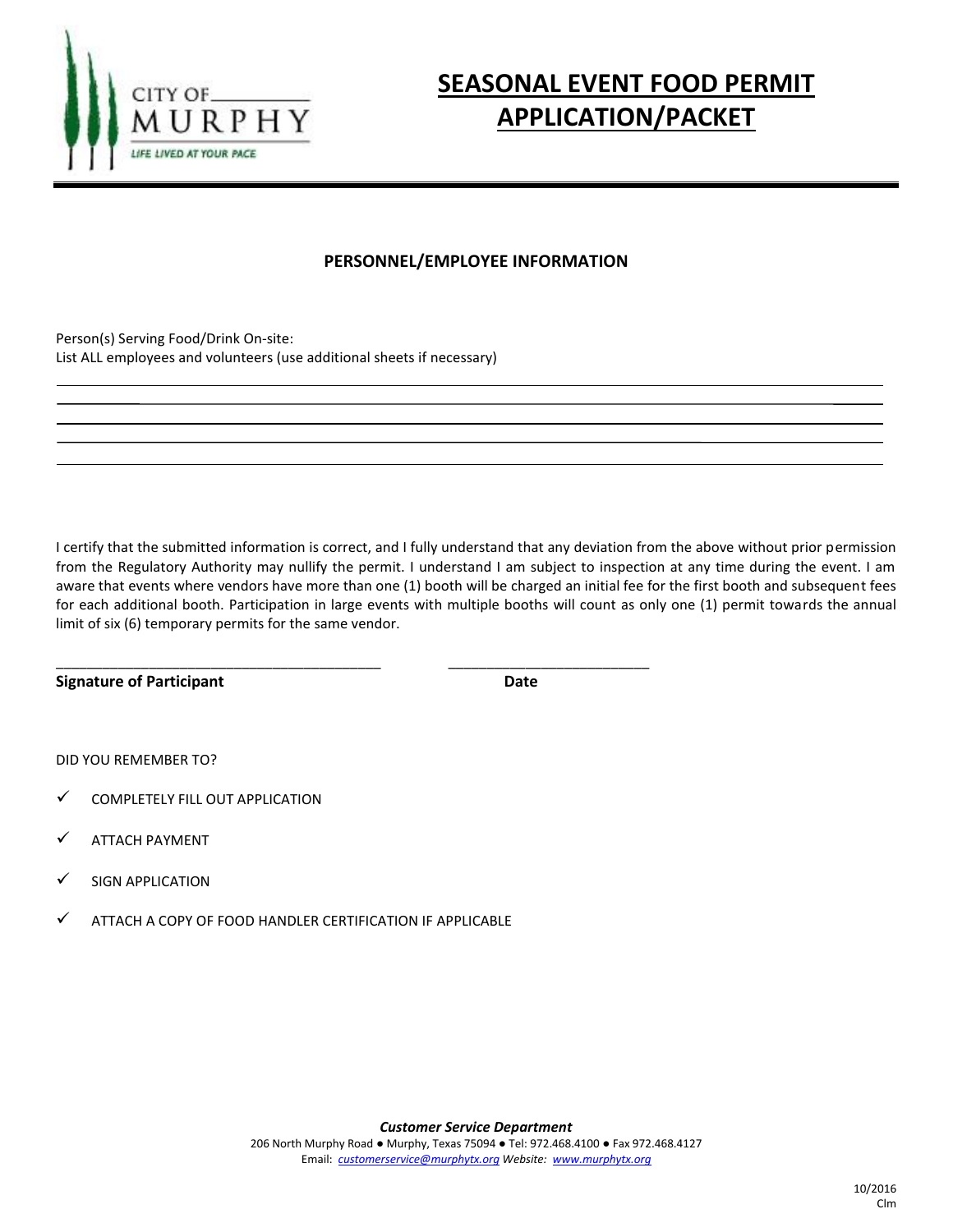

Any group, organization, company or individual preparing, selling or offering any food item(s) to the public must first obtain a temporary food permit from the City of Murphy Health Department. Permits will not exceed ninety (160) days and may be applied for at 206 N. Murphy Rd., Murphy, TX. The City Health Official will contact you on the day(s) of the event to do an inspection and one random inspection within the 6 month timeframe.

Please read the following guidelines carefully prior to application to ensure these minimum requirements can be met.

- 1. Only approved food products will be permitted. Home preparation shall be limited to approved **foods as allowed and identified in SB 81 and/or HB 1382**. All condiments including relish, sauces, catsup, mustard, etc. available for customer self-service must be in single-service packets or be dispensed from sanitary dispensers.
- 2. All meat, dairy and perishable food products **as allowed and identified in HB 1382** must be maintained under proper temperature control. Hot foods must be maintained at 140 degrees or above and cold foods at 41 degrees or below.
- 3. If the temporary food service establishment is outdoors, every food preparation and serving area must have a fire resistant overhead covering that protects the interior of the facility from the weather.
- 4. Ice used for human consumption must be stored separately from ice used to refrigerate drink bottles, cans or cartons. Ice scoops shall be provided where self-service ice is available to customers.
- 5. All employees shall:
	- a. Wear clean clothes and effective hair restraints;
	- b. Wash hands with soap and water prior to beginning work, after smoking, eating or drinking and after using the rest room;
	- c. Use disposable gloves or utensils when handling food products;
	- d. Refrain from smoking or use of tobacco products while inside the concession or preparing or handling food.
- 6. An adequate supply of potable water shall be available for hand washing, utensil washing, rinsing and sanitizing as appropriate and required in HB 1382. Containers will be filled and available for these procedures. An adequate supply of bleach or other approved sanitizer shall be available for use as a sanitizer. Water from ice bins shall be drained into containers and disposed of properly along with all other waste water. An adequate supply of paper towels shall be available for drying hands after washing.
- 7. Temporary food establishments shall be limited to single-service articles for use by the consumer (Paper plates and plastic tableware, etc.).
- 8. All trash and garbage must be contained in leak proof, non-absorbent containers lined with plastic bags and covered with lids.
- 9. Floor surfaces allowed are concrete, asphalt, wood or other hard cleanable surfaces.
- 10. Chemicals and other toxic items shall be stored away from food prep, service or display areas.

**Note: The Health Authority of the City of Murphy limits the number of temporary permits to 6 per establishment per calendar year. Outdoor events will last no longer than 72 hours.**

#### *Customer Service Department*